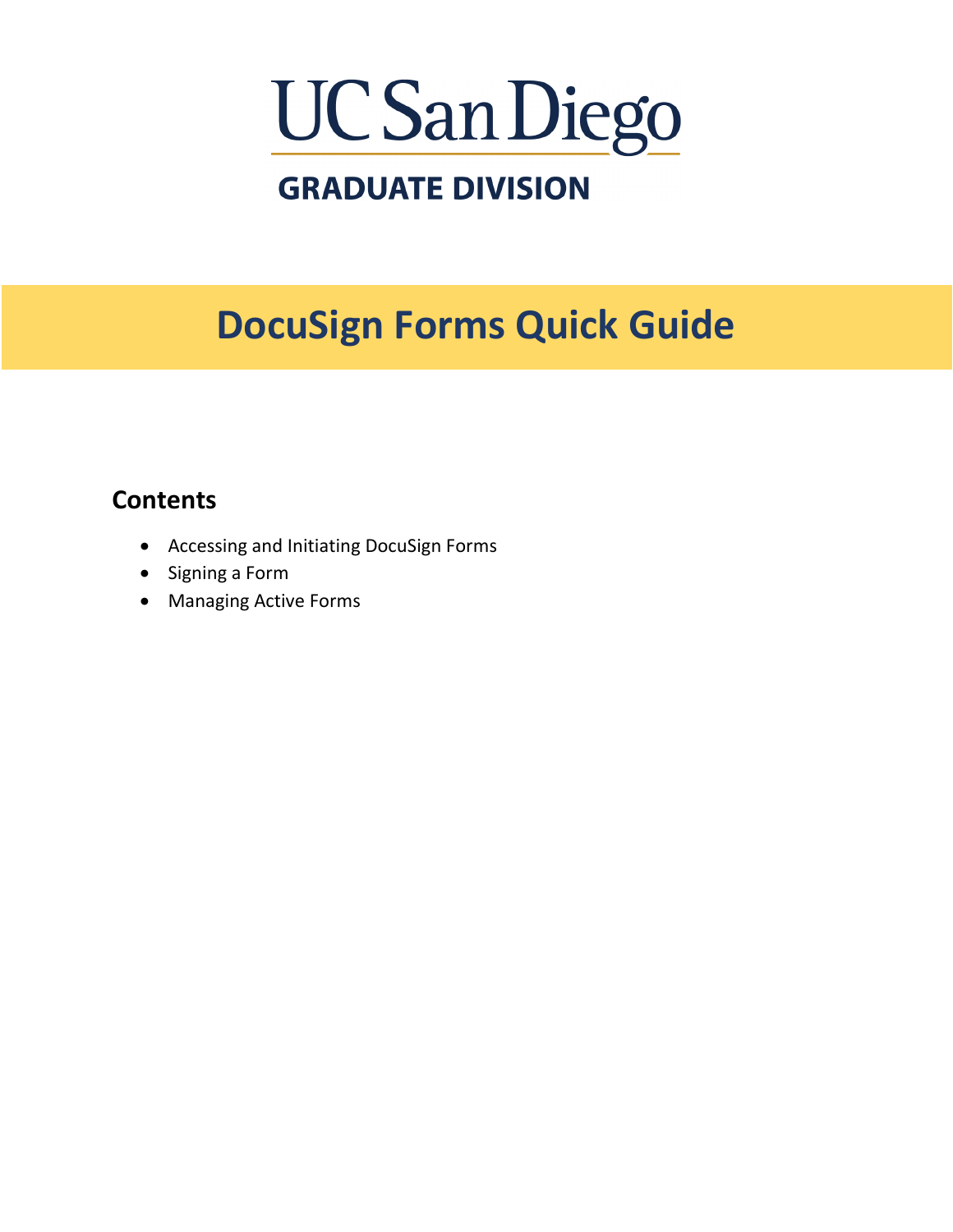### <span id="page-1-0"></span>**Accessing and Initiating DocuSign Forms**

- 1. Go t[o https://docusign.ucsd.edu](https://docusign.ucsd.edu/) (for more info on DocuSign, go to [https://blink.ucsd.edu/go/docusign\)](https://blink.ucsd.edu/go/docusign)
- 2. From the homepage, click on the "Templates" tab at the top of the page
- 3. On the left side of the page, click on the dropdown arrow next to the  $3<sup>rd</sup>$  header, "SHARED FOLDERS," to expand it, and then click on the folder, "Graduate Division." This brings up all the Graduate Division templates for the various forms.
- 4. To begin the routing process, identify which form you need and click on the blue "USE" button all the way to the right of the form name
- 5. This brings up a Recipients form/list to enter the names and email addresses (active directory/institutional email address) of the recipients of the form, beginning with the coordinator, and followed by the appropriate faculty members.
	- $\triangleright$  You will need to delete recipient fields that are not applicable. For example, on doctoral forms there are fields for up to 7 committee members so you will need to delete any extra fields by clicking on the **X** to the right of text box.
	- $\triangleright$  Likewise, if the faculty advisor field is not applicable on master's degree forms you must delete that field.
	- $\triangleright$  See below for how to delete the field and the message that will pop up. You need to confirm the delete by choosing the blue "DELETE" button.

| Committee Member 6 |   | NEEDS TO SIGN MORE V |  |
|--------------------|---|----------------------|--|
| Name *             |   |                      |  |
|                    | п |                      |  |
|                    |   |                      |  |
| Email *            |   |                      |  |

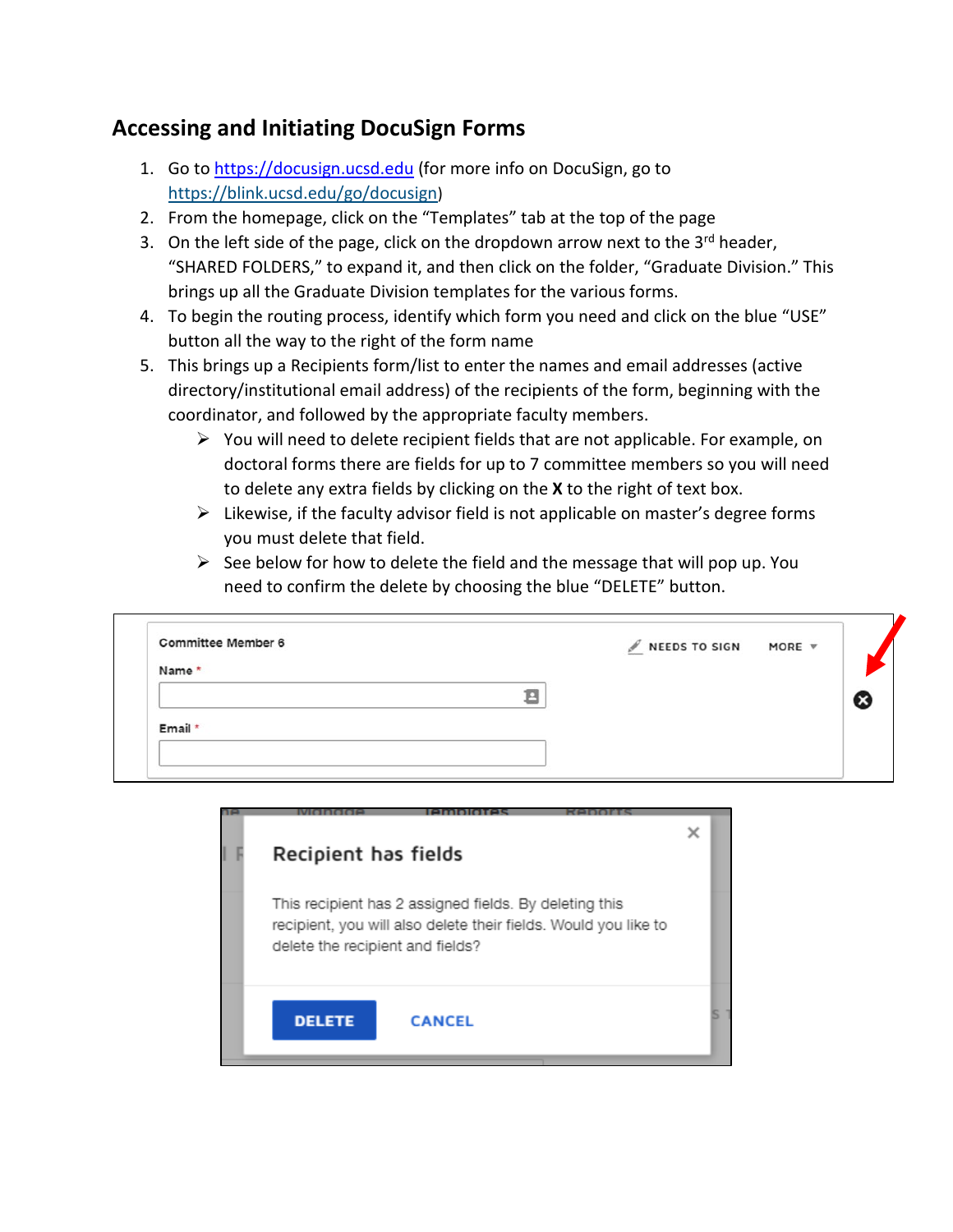6. At the bottom of the Recipients form, you will see this default "Email Subject" line:

```
"Doctoral Final Report - [[Student_UserName]] - Action Required"
```
- Please modify the subject to add the student's *major code* and *PID* (eg: Doctoral Final Report – *AN75 A23456789* Student Name – Action Required)
- $\triangleright$  This will assist program staff and the Grad Division in organizing forms
- 7. You may enter a custom email message if desired, otherwise the default message will be sent.
	- $\triangleright$  Please note that the default message can be confusing for students as it says, "Please DocuSign [the form]" and students think they need to sign. However, there are only 2 forms that students sign: General Petition; Doctoral Advancement Form. You may want to forewarn students that they are copied on these messages for their information only.
- 8. Click the blue "SEND" button at the bottom of the page. The form can be filled out immediately via the pop-up box with the "Sign Now" button.
	- $\triangleright$  Alternatively, a link to the form is emailed to the coordinator, providing access to the form. That link can be used instead of the "Sign Now" button.
	- Or, the coordinator can access the form by going to the DocuSign *Inbox* or *Action Required* tab.
	- $\triangleright$  Click on the blue "SIGN" button on the right side of the page.
- 9. Check "I agree to use electronic records and signatures" and *Continue* to enter the student's information.
- 10. Enter information in all fields highlighted by a red border. Hit *Finish* when you are finished. The form will be routed to the next person/s for signatures. A link to the form will be emailed to you for your records.
- 11. If you hit *Finish Later* to continue filling out the form at a later time, the form will appear in your *Action Required* or *Inbox*.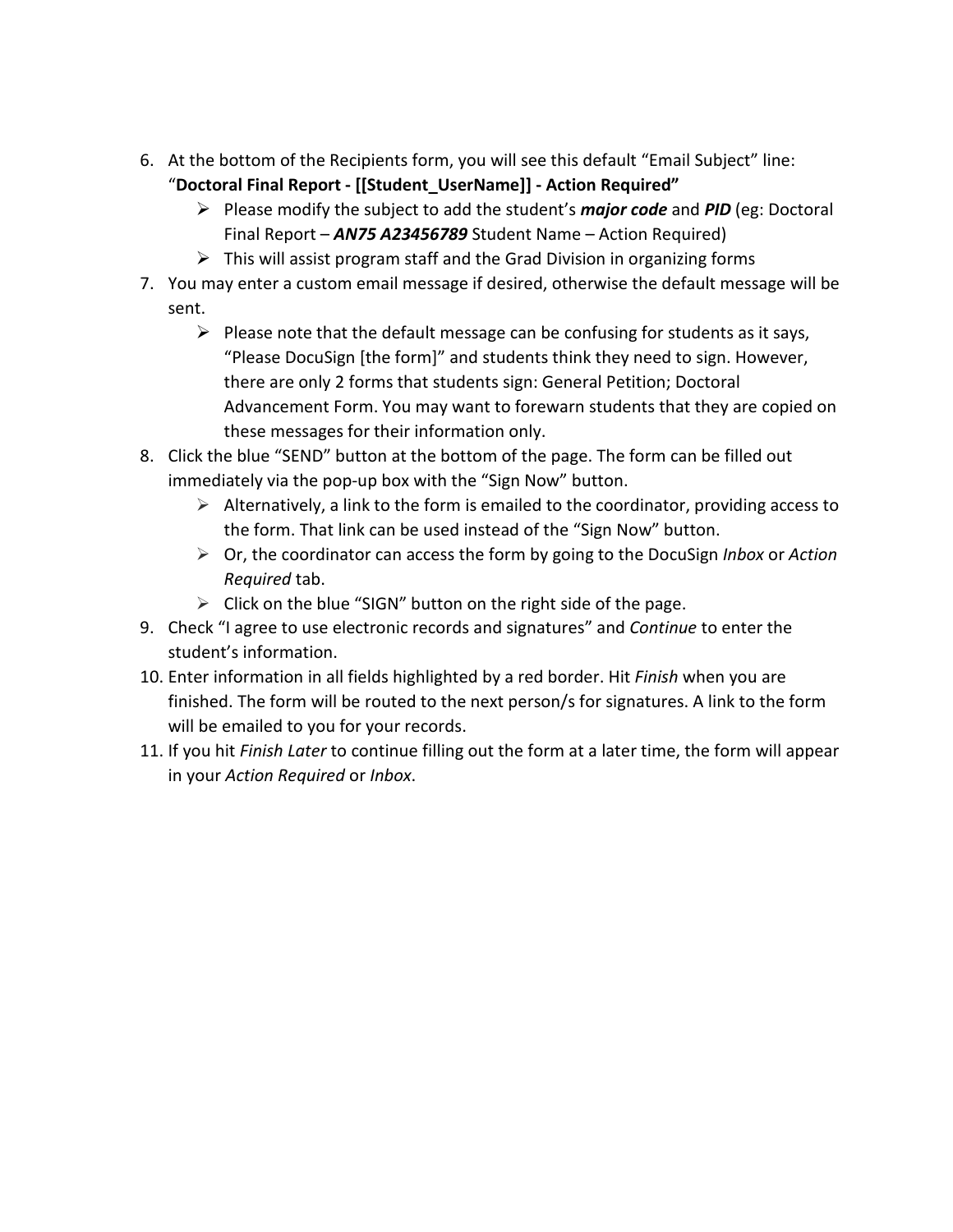## **Filling out an academic degree form**

| <b>Graduate Division</b><br>University of California San Diego<br>La Jolla, CA 92093-0003 |                                                                                                                                                                      | REPORT OF THE QUALIFYING EXAMINATION AND<br>ADVANCEMENT TO CANDIDACY FOR<br>THE DOCTORAL DEGREE |                          |
|-------------------------------------------------------------------------------------------|----------------------------------------------------------------------------------------------------------------------------------------------------------------------|-------------------------------------------------------------------------------------------------|--------------------------|
| <b>GRADUATE PROGRAM</b>                                                                   |                                                                                                                                                                      |                                                                                                 |                          |
| Name: John Smith                                                                          |                                                                                                                                                                      | PID#: A1234567                                                                                  |                          |
| Is student eligible for CPhil degree?                                                     | (Name on diploma will appear exactly as it is listed on UCSD Academic Records)<br>$\odot$ Yes<br>)No                                                                 | Department/<br>Group/School: Anthropology<br>Major Code: AN75                                   |                          |
|                                                                                           | If yes, CPhil diploma will be mailed to the permanent address on record in Tritonlink                                                                                | Degree Aim: OPh.D.<br>D.M.A.                                                                    |                          |
| qualifying exam on: _________                                                             | The members of the Doctoral Committee report that the candidate has completed all pre-dissertation requirements in the major and has taken the<br>05/06/2020<br>Date |                                                                                                 |                          |
| Approved<br>of Qualifications                                                             | <b>Committee Names</b>                                                                                                                                               | Signatures of Committee Members                                                                 |                          |
|                                                                                           | Committee Chair                                                                                                                                                      |                                                                                                 |                          |
|                                                                                           | Committee Member                                                                                                                                                     |                                                                                                 |                          |
|                                                                                           |                                                                                                                                                                      |                                                                                                 | Member                   |
|                                                                                           |                                                                                                                                                                      |                                                                                                 | Member                   |
|                                                                                           |                                                                                                                                                                      |                                                                                                 | Chair/Co-Chair<br>Member |
|                                                                                           |                                                                                                                                                                      |                                                                                                 | Member                   |
|                                                                                           |                                                                                                                                                                      |                                                                                                 | Member                   |
|                                                                                           |                                                                                                                                                                      |                                                                                                 | Member                   |
| Required                                                                                  | The Committee recommends advancement to candidacy for the Doctoral degree in:                                                                                        |                                                                                                 |                          |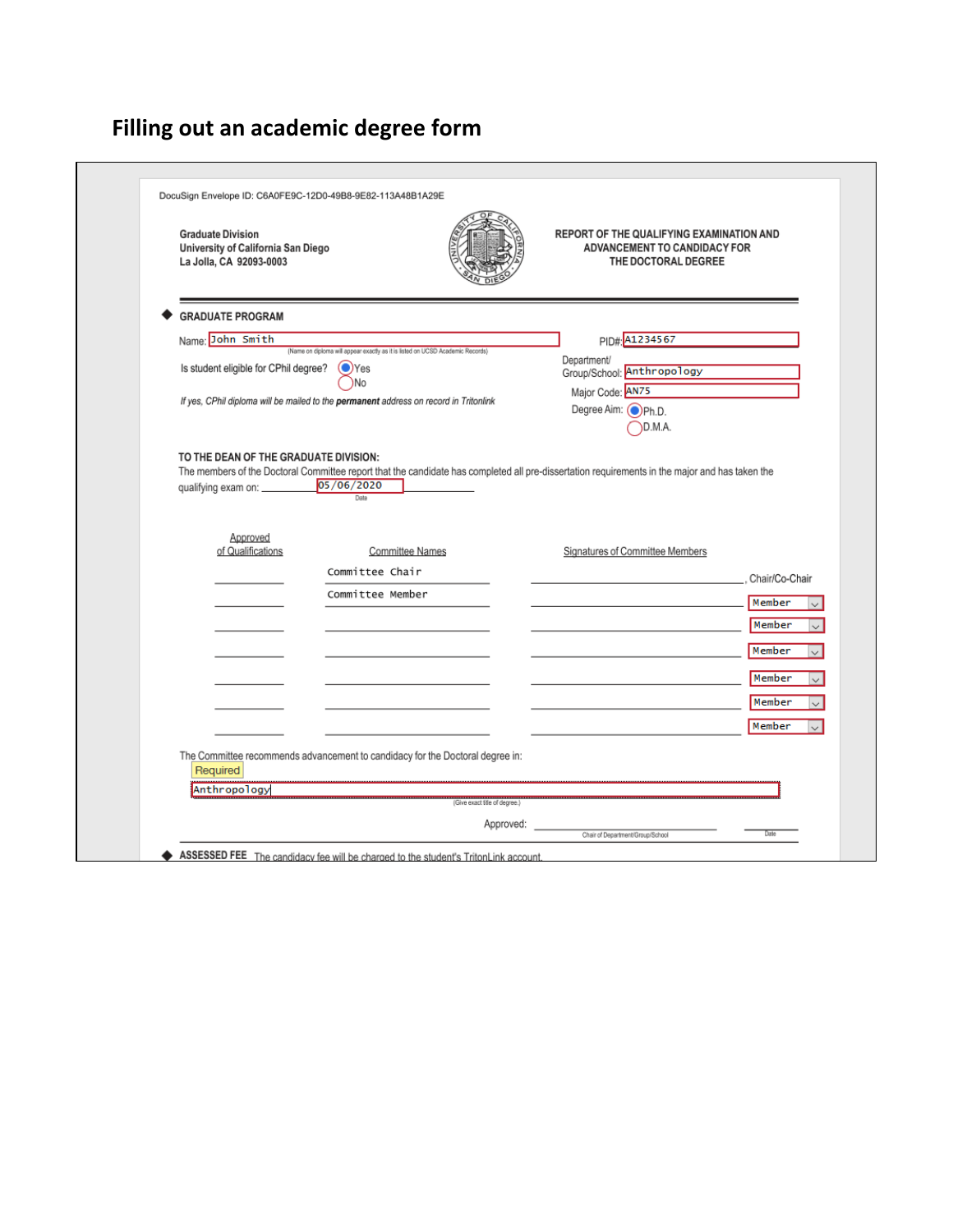## **Filling out a professional degree cover sheet**

Professional degree cover sheets must be filled out and submitted with the uAchieve final degree audit form attached as a PDF.

| view the documents below. |                                                                                                                                           | <b>FINISH</b> | <b>OTHER ACTIONS v</b> |
|---------------------------|-------------------------------------------------------------------------------------------------------------------------------------------|---------------|------------------------|
|                           | $Q Q L = \frac{1}{2}$                                                                                                                     |               |                        |
| <b>START</b>              | DocuSign Envelope ID: 6B3E7957-8800-4168-8305-2CEB7A716BD8                                                                                |               |                        |
|                           | Final Degree Audit Cover Page                                                                                                             |               |                        |
|                           | <b>Student Name</b><br><b>Student PID</b>                                                                                                 |               |                        |
|                           | <b>Major Code</b>                                                                                                                         |               |                        |
|                           | ı<br><b>Attach Degree Audit</b><br>Department<br><br>& other petitions<br><b>Notes</b>                                                    |               |                        |
|                           | Language Exam Requirement $\times$ Yes<br>No                                                                                              |               |                        |
|                           | Language Exam<br>passed on                                                                                                                |               |                        |
|                           | Language Examiner                                                                                                                         |               |                        |
|                           | Program Director/Assoc Dean Approval                                                                                                      |               |                        |
|                           | <b>Graduate Division Notes</b>                                                                                                            |               |                        |
|                           |                                                                                                                                           |               |                        |
|                           | <b>Graduate Division Approval</b> _                                                                                                       |               |                        |
|                           | <b>Registrar Notes</b>                                                                                                                    |               |                        |
|                           |                                                                                                                                           |               |                        |
| d by DocuSign             | <b>Donichene Anneouni</b><br><b>ED</b> Change Language - English (US) V   Terms Of Use & Privacy V   Copyright © 2020 DocuSign Inc.   V2R |               |                        |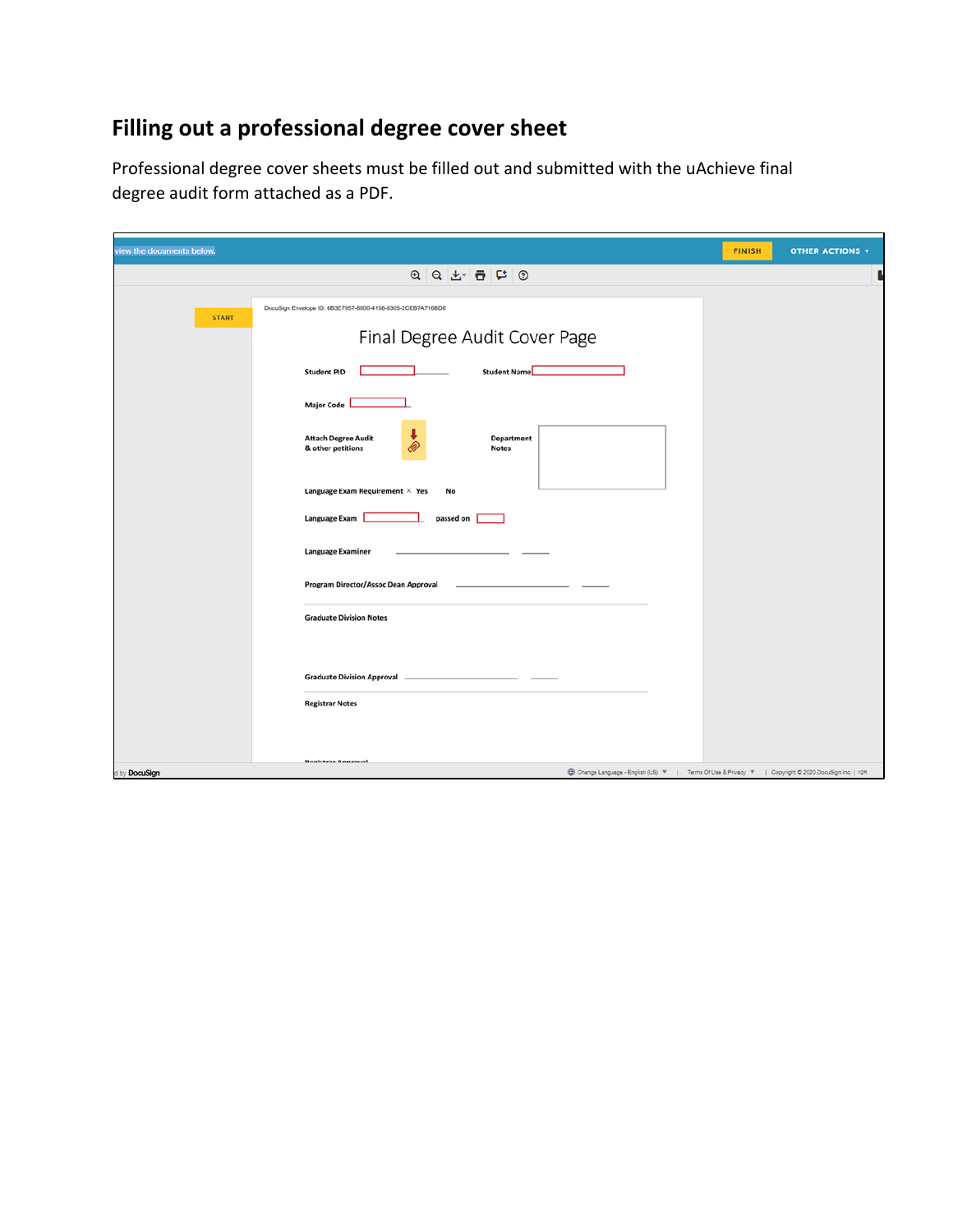#### <span id="page-5-0"></span>**Signing a Form**

- 1. Designated document signers will receive an email with a link to the document.
	- $\triangleright$  Please note that the link provided in the email notification message expires quickly - after 5 clicks or 48 hours (This is for security purposes). However, the first time you or your faculty member click on an expired link it will **auto send** a new email notification and present a page stating that the link has expired and that a new notification has been sent. (For additional information see #s 2, 6, 7 on our [DocuSign tips page here.](https://collab.ucsd.edu/x/6TSYBQ))
- 2. Click on *Review Document* button in the email message to begin signing the form.

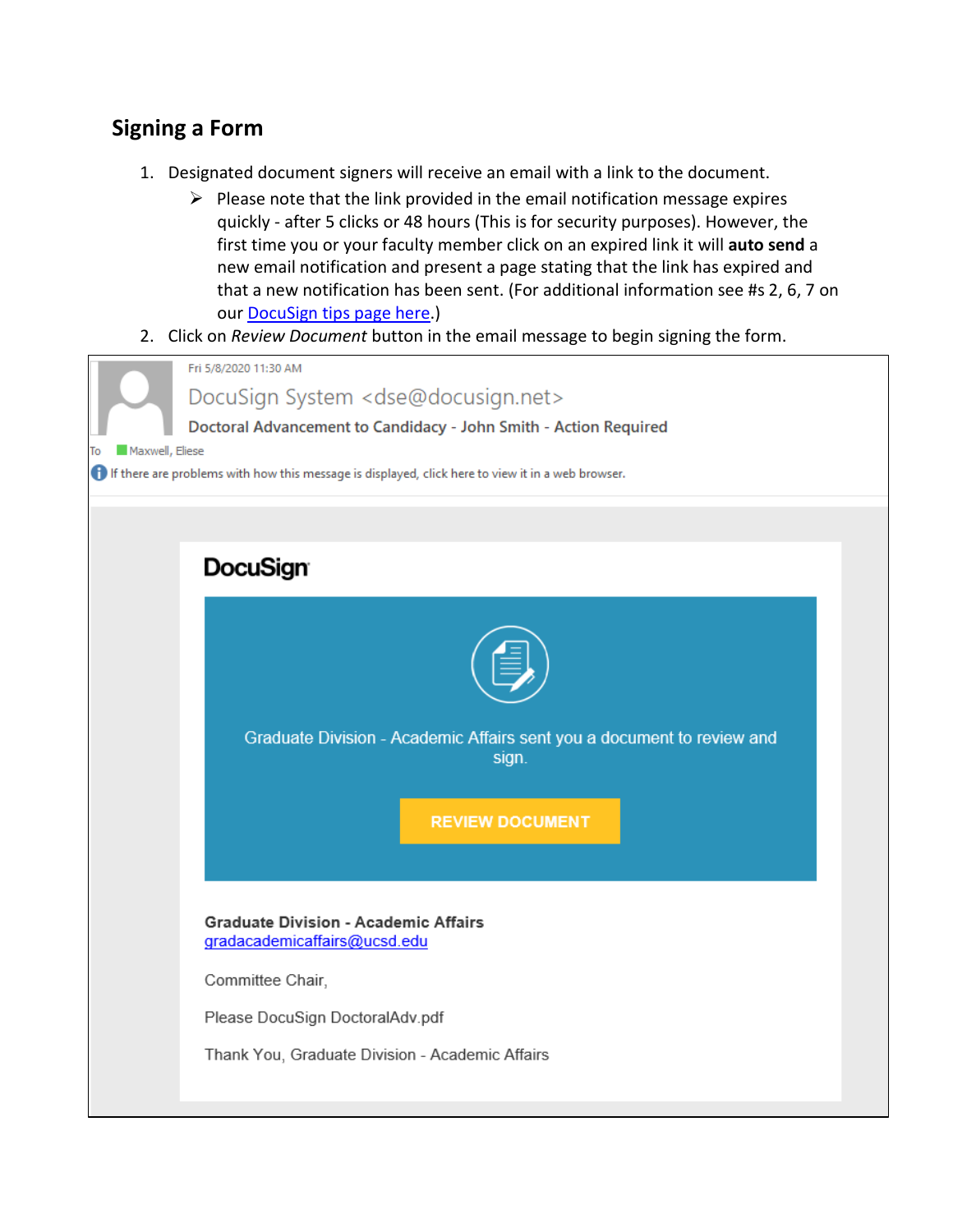3. The signee will be shown all the fields that can be edited. Boxes with a red background are fields that have already been entered. Any boxes highlighted in red are required of the signee. Once they finish signing, they press *Finish*.

*Note: for forms with committee members, all members will receive the form at the same time. The form will route to the next signee once they all finish signing*

| <b>START</b> | DocuSign Envelope ID: C6A0FE9C-12D0-49B8-9E82-113A48B1A29E<br><b>Graduate Division</b><br>REPORT OF THE QUALIFYING EXAMINATION AND<br>University of California San Diego<br>ADVANCEMENT TO CANDIDACY FOR<br>La Jolla, CA 92093-0003<br>THE DOCTORAL DEGREE |                             |
|--------------|------------------------------------------------------------------------------------------------------------------------------------------------------------------------------------------------------------------------------------------------------------|-----------------------------|
|              | <b>GRADUATE PROGRAM</b><br>Name: John Smith<br>PID#: A1234567<br>(Name on diploma will appear exactly as it is listed on UCSD Academic Records)<br>Department/<br>Is student eligible for CPhil degree?<br><b>Yes</b><br>Group/School: Anthropology<br>No  |                             |
|              | Major Code: AN75<br>If yes, CPhil diploma will be mailed to the permanent address on record in Tritonlink<br>Degree Aim: O Ph.D.<br>D.M.A.                                                                                                                 |                             |
|              | TO THE DEAN OF THE GRADUATE DIVISION:<br>The members of the Doctoral Committee report that the candidate has completed all pre-dissertation requirements in the major and has taken the<br>05/06/2020<br>qualifying exam on: _______<br>Date<br>Approved   |                             |
|              | of Qualifications<br>Committee Names<br>Signatures of Committee Members<br>$\overset{\text{sgn}}{\bigstar}$<br>Committee Chair<br>-- select -- <b>v</b>                                                                                                    | Chair/Co-Chair              |
|              | Committee Member                                                                                                                                                                                                                                           | Member<br>▼<br>Member       |
|              |                                                                                                                                                                                                                                                            | Member<br>Member            |
|              |                                                                                                                                                                                                                                                            | Member<br>7<br>Member<br>۷. |
|              | The Committee recommends advancement to candidacy for the Doctoral degree in:                                                                                                                                                                              |                             |
|              | Anthropology<br>(Give exact title of degree.)<br>Approved:<br>Chair of Department/Group/School                                                                                                                                                             | Date                        |

- 4. The student will receive a copy once the committee members and department chair have signed off. The form will automatically update once Graduate Division and the Registrar's Office has signed off.
- 5. Once the Registrar's Office has signed off, a copy will be sent to the graduate/program coordinator, all signing recipients, and to Graduate Division.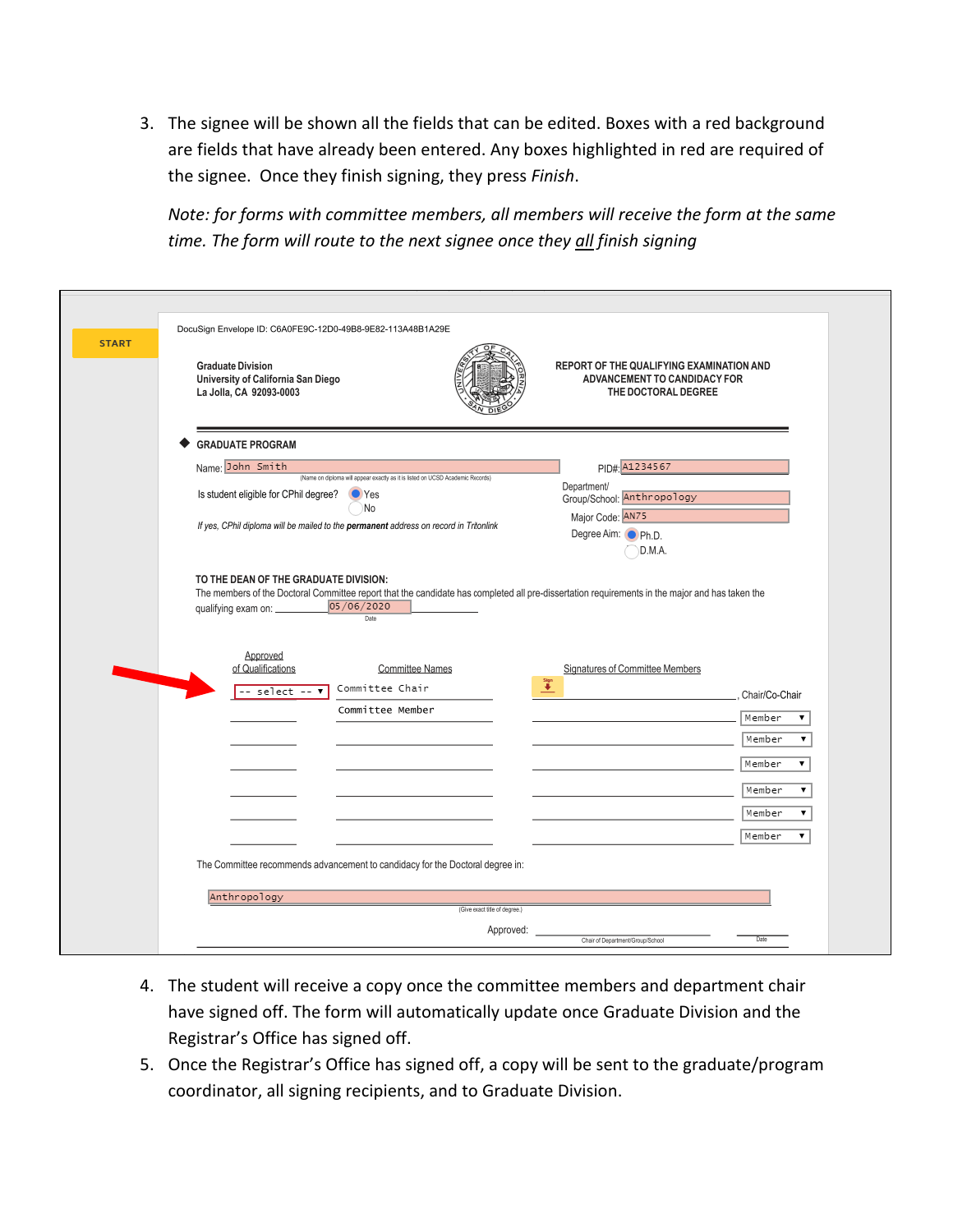#### <span id="page-7-0"></span>**Managing Active Forms**

- 1. To check on in progress forms, go to [https://docusign.ucsd.edu](https://docusign.ucsd.edu/) and sign on with Single Sign On.
- 2. The "Overview" section on the left-hand side shows you all the forms you've initiated and their progress. Forms that you initiated and sent for signatures will appear under *Waiting for Others*, or in your *Inbox*.



3. Going into one of the categories will show you all the forms and where they are in routing. You can search for a specific form or student in the "Search Quick Views" bar.

*Note: By modifying the email subject line to include the student PID (described in Accessing DocuSign, step 7), you can search by PID or by student name.*

| <b>Waiting for Others</b><br><b>Filtered by: Date (Last 6 Months)</b> Edit |                                                                                                   |                                       | Q Search Quick Views     |        |
|----------------------------------------------------------------------------|---------------------------------------------------------------------------------------------------|---------------------------------------|--------------------------|--------|
|                                                                            | Subject                                                                                           | <b>Status</b>                         | Last change              | Folder |
| ⊙                                                                          | Doctoral Advancement to Candidacy - John Smith -<br>From: Graduate Division - Academic Affairs    | Waiting for Others                    | 5/6/2020<br>09:19:48 am  |        |
| $\left( \cdot \right)$                                                     | Doctoral Final Report - Norienne Saign - Action Req<br>From: Graduate Division - Academic Affairs | Waiting for Others                    | 4/28/2020<br>02:12:22 pm |        |
|                                                                            |                                                                                                   | Looking for more?   Edit your filters |                          |        |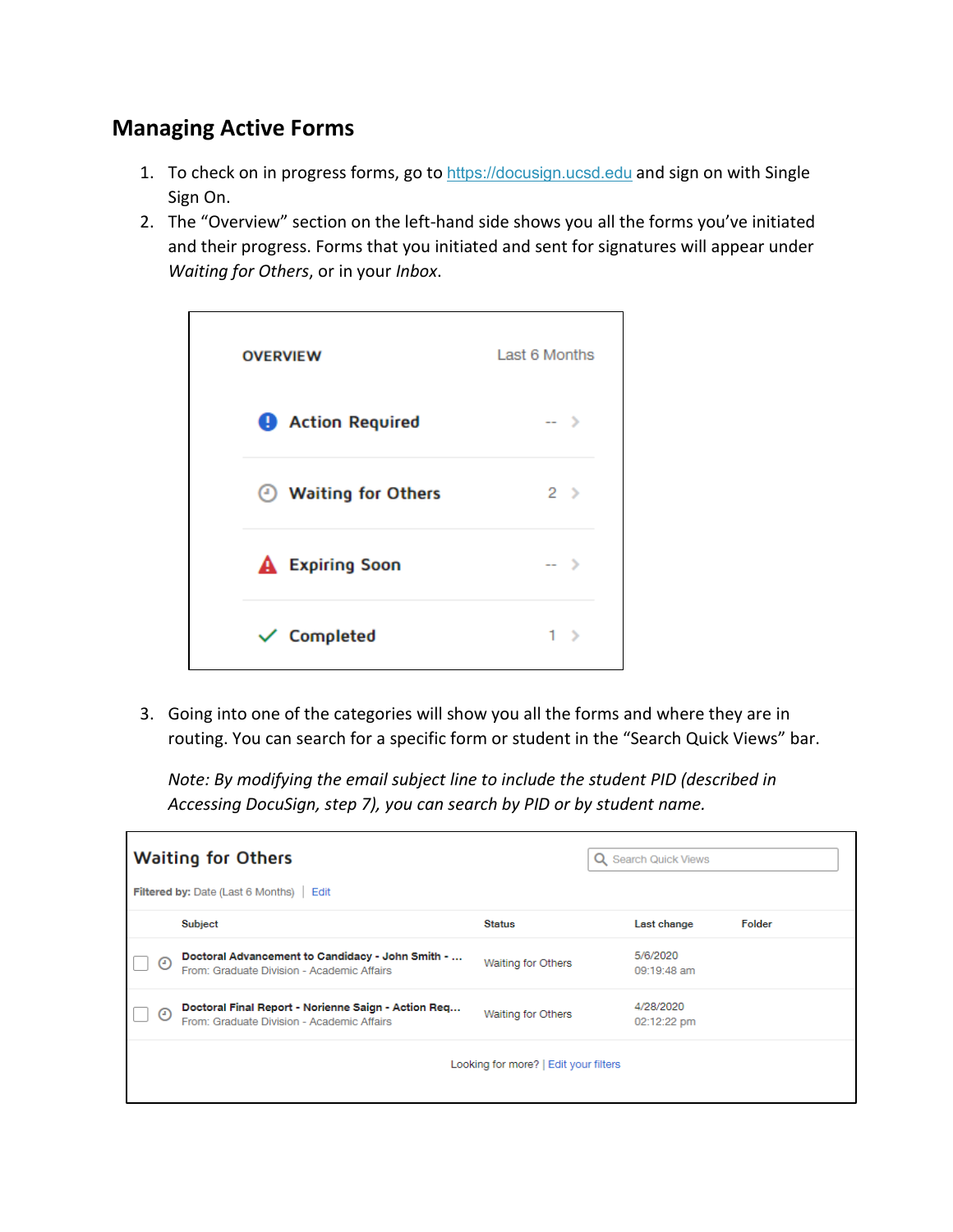4. Clicking on a form will show you more details on where the form currently is in routing. If an email address of one of the recipients needs to be changed, the form can be edited via the "CORRECT" button. Only email addresses of those who have not yet signed can be changed.

|                | Doctoral Advancement to Candidacy - John Smith - Action Required @<br>Last change on 6/16/2020   04:34:58 pm<br>Sent on 6/16/2020   04:09:27 pm |                                                      |                                 |                                            |                                                                          |  |  |
|----------------|-------------------------------------------------------------------------------------------------------------------------------------------------|------------------------------------------------------|---------------------------------|--------------------------------------------|--------------------------------------------------------------------------|--|--|
|                | Need to Sign                                                                                                                                    |                                                      |                                 |                                            |                                                                          |  |  |
|                | <b>SIGN</b>                                                                                                                                     | <b>RESEND</b><br><b>MOVE</b>                         | <b>CORRECT</b><br>MORE <b>W</b> |                                            |                                                                          |  |  |
|                |                                                                                                                                                 | <b>Recipients</b>                                    | <b>COMPLETED</b>                |                                            |                                                                          |  |  |
|                |                                                                                                                                                 |                                                      |                                 |                                            |                                                                          |  |  |
| 1              |                                                                                                                                                 | <b>Eliese Maxwell</b><br>etmaxwell@ucsd.edu          |                                 |                                            | $\mathcal{L}$ Signed<br>on 6/16/2020   04:34:56 pm<br>Signed in location |  |  |
| $\overline{a}$ |                                                                                                                                                 | <b>Eliese Maxwell</b><br>etmaxwell@ucsd.edu          |                                 |                                            | <b>CC</b> Copy Received                                                  |  |  |
|                |                                                                                                                                                 |                                                      | <b>CURRENT</b>                  |                                            |                                                                          |  |  |
| 3              |                                                                                                                                                 | <b>Committee Chair</b>                               |                                 |                                            | Needs to Sign                                                            |  |  |
|                |                                                                                                                                                 | etmaxwell@ucsd.edu                                   |                                 |                                            |                                                                          |  |  |
|                |                                                                                                                                                 |                                                      | <b>WAITING</b>                  |                                            |                                                                          |  |  |
| 4              |                                                                                                                                                 | <b>Department Chair</b><br>etmaxwell@ucsd.edu        |                                 | $\mathscr{L}$                              | <b>Needs to Sign</b>                                                     |  |  |
| 5              |                                                                                                                                                 | <b>John Smith</b>                                    |                                 | <b>Contract Contract Contract</b>          | <b>Needs to Sign</b>                                                     |  |  |
|                |                                                                                                                                                 | etmaxwell@ucsd.edu                                   |                                 |                                            |                                                                          |  |  |
| 6              |                                                                                                                                                 | <b>James Antony</b><br>gradacademicaffairs@ucsd.edu  |                                 |                                            | Needs to Sign                                                            |  |  |
| 7              |                                                                                                                                                 | Registrar - Academic Records<br><b>Signing Group</b> |                                 | <b>Contract Contract Contract Contract</b> | <b>Needs to Sign</b>                                                     |  |  |
| 8              |                                                                                                                                                 | <b>James Antony</b>                                  |                                 |                                            | CC Receives a Copy                                                       |  |  |
|                |                                                                                                                                                 | gradacademicaffairs@ucsd.edu                         |                                 |                                            |                                                                          |  |  |
| 9              |                                                                                                                                                 | <b>John Smith</b><br>etmaxwell@ucsd.edu              |                                 |                                            | CC Receives a Copy                                                       |  |  |
|                |                                                                                                                                                 |                                                      |                                 |                                            |                                                                          |  |  |

5. To resend a form, click on the "RESEND" button to the right of the form name or in the form details. It will resend to all parties whose signatures are pending.

|                           | <b>Action Required</b>                                                                       |              | <b>Search Quick Views</b><br>Q |                      | $E$ FILTERS |
|---------------------------|----------------------------------------------------------------------------------------------|--------------|--------------------------------|----------------------|-------------|
|                           | Filtered by: Date (Last 6 Months)   Edit                                                     |              |                                |                      |             |
|                           | Subject                                                                                      | Status       | Last Change $\sqrt$            | Folder               |             |
| $\bullet$<br>$\mathbb{R}$ | Doctoral Advancement to Candidacy - John Smith<br>To: Eliese Maxwell, Eliese Maxwell +7 more | Need to Sign | 6/16/2020<br>04:34:58 pm       | Sent Inbox<br>Resend | <b>SIGN</b> |
|                           |                                                                                              |              |                                |                      |             |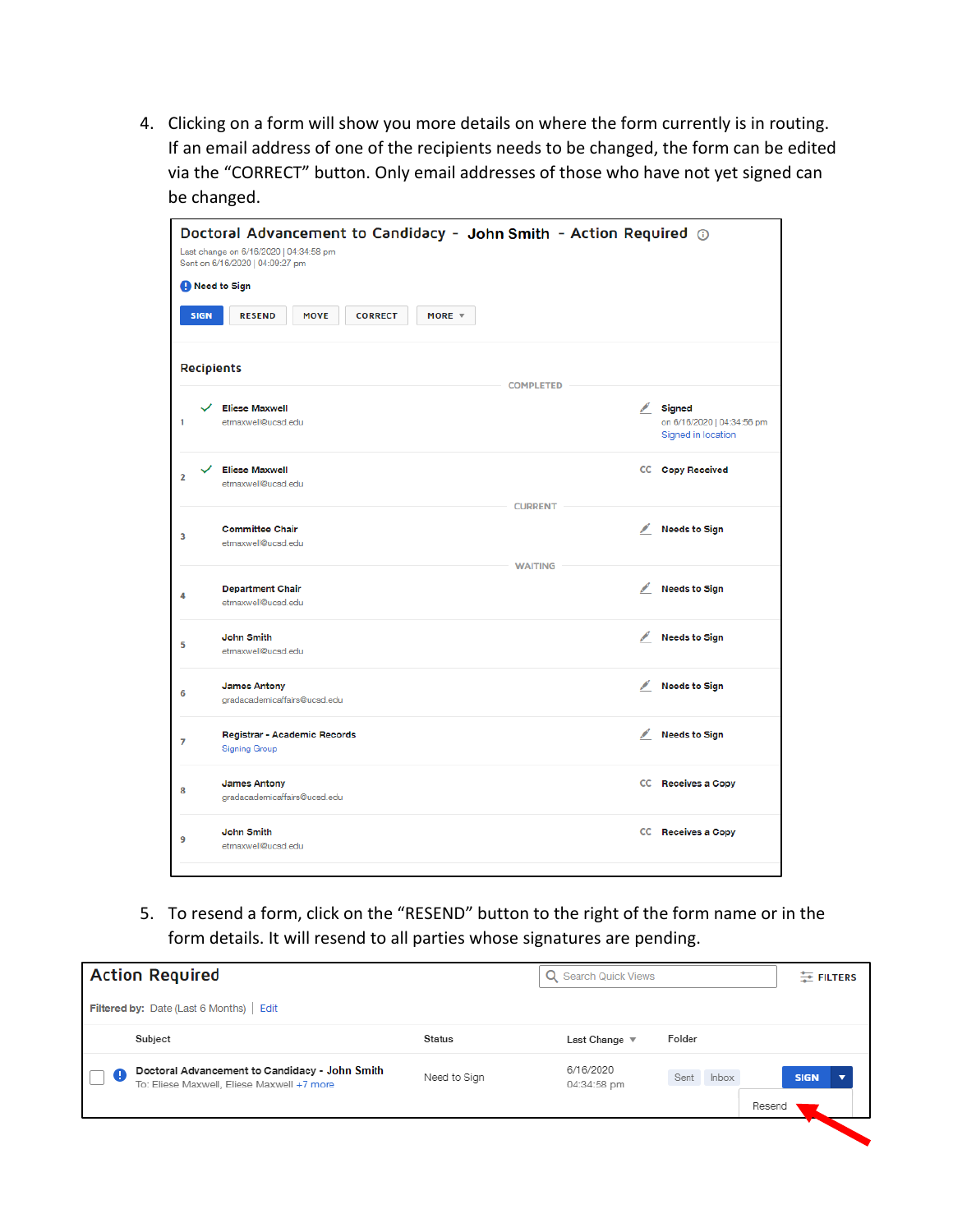6. Once the Registrar has signed off, you will receive an email letting you know the form has been completed. You can also see all of your completed forms on the DocuSign website.